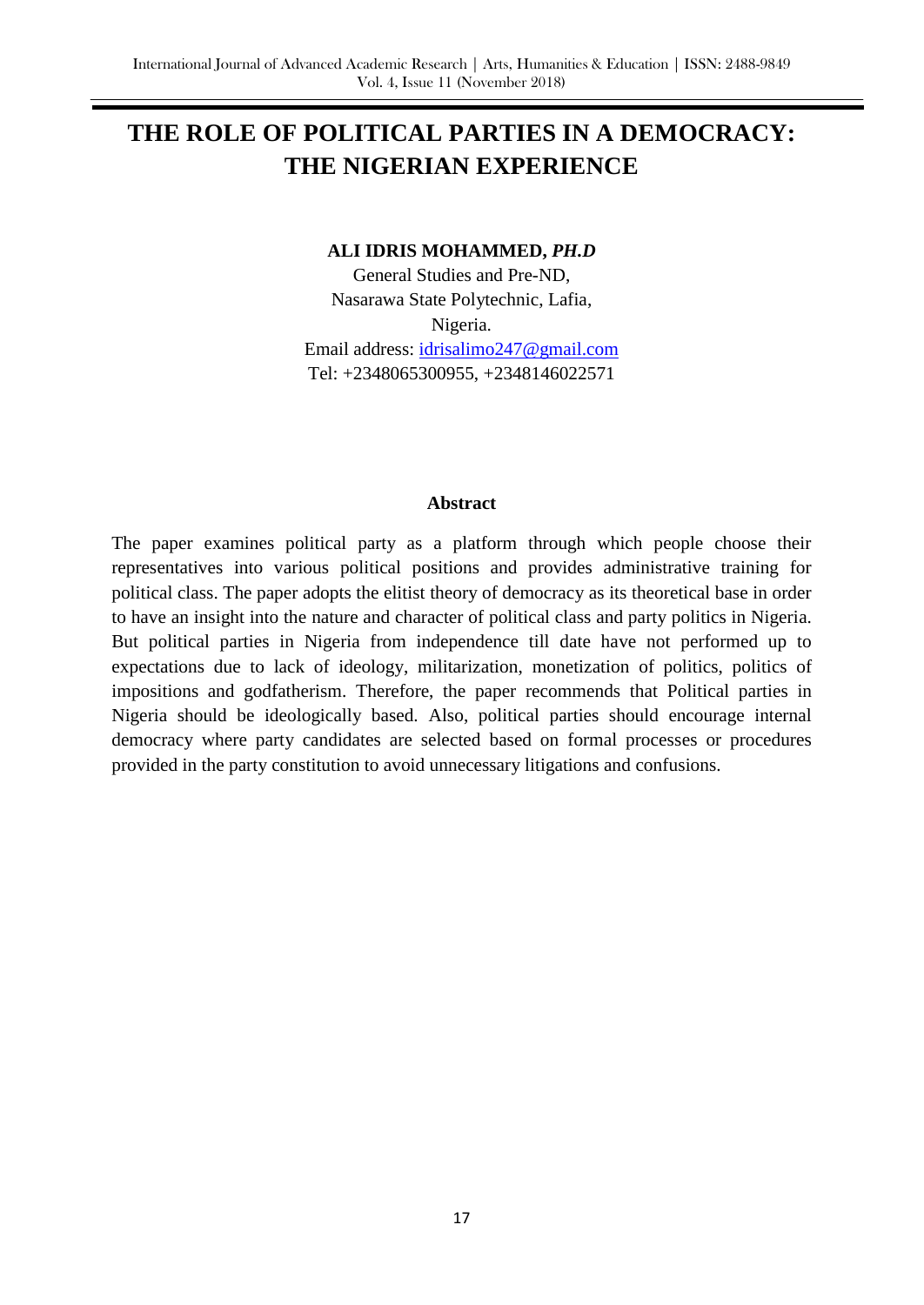#### **Introduction**

 Political party is one of the major ingredients of democracy. It provides a platform through which people choose their leaders into various political offices. Therefore, government is formed through a political party; and political party charts a roadmap for the country through its manifesto which translates into government policies. A party manifesto reflects different programmes to aggregate and articulate the interests of the people so as to win the sympathy of the public (Ali, 2017).

 The idea of having political party in Nigeria was accomplished in 1922 with the enactment of the Clifford constitution which introduced elective principle. Nigeria National Democratic Party (NNDP) was formed in 1922 by Late Herbert Macauley, and this was followed by other parties like Calabar Improvement League (CIL), Lagos Youth Movement (LYM), and Nigeria Youth Movement (NYM), National Council of Nigerian Citizens (NCNC), Action Group (AG), Northern Element Progressive Union (NEPU), United Middle Belt Congress (UMBC) etc. In the  $2<sup>nd</sup>$  republic, the National Party of Nigeria (NPN), Nigeria Peoples Party (NPP), UPN (Unity Party of Nigeria), People Redemption Party (PRP), Great Nigeria Peoples Party (GNPP), and later National Advance Party (NAP) participated in the political process in the country. The aborted  $3<sup>rd</sup>$  republic saw the emergence of Social Democratic Party (SDP), and National Republican Convention (NRC) that took part in the political process in Nigeria.

 During Gen. Sani Abacha military administration, five political parties emerged and they are: Committee for National Consensus (CNC), National Centre Party of Nigeria (NCPN), Democratic Party of Nigeria (DPN), United Nigeria Congress Party (UNCP) and Grassroots Democratic Movement (GDM); and Abacha's death on  $8<sup>th</sup>$  May, 1998 brought to power Gen. Abdulsalami Alhaji Abubakar as the new Head of State, who ushered in the current  $4<sup>th</sup>$  Republic on May 29<sup>th</sup> 1999, which is predominated with a lot of political parties and they are: Alliance for Democracy (AD), All People Party (APP) (later changed to All Nigeria People Party (ANPP)) and People Democratic Party (PDP), Action Congress (AC), (later Action Congress of Nigeria (ACN), All Progressive Congress (APC), All Progressive Grant Alliance (APGA) Labour Party (LP), Green Nigeria Party (GNP) among others. Political parties play significant role in the nation"s efforts at instituting and consolidating democracy; they suppose to provide direction to the nation in terms of good governance, national solidarity and cohesion however, the reverse has been the case in Nigeria; instead parties represent and play regional/ethnic sentiments from independence till date.

 In this paper attempt has been made to examine political parties and political participation in Nigeria; challenges of political parties, and way forward.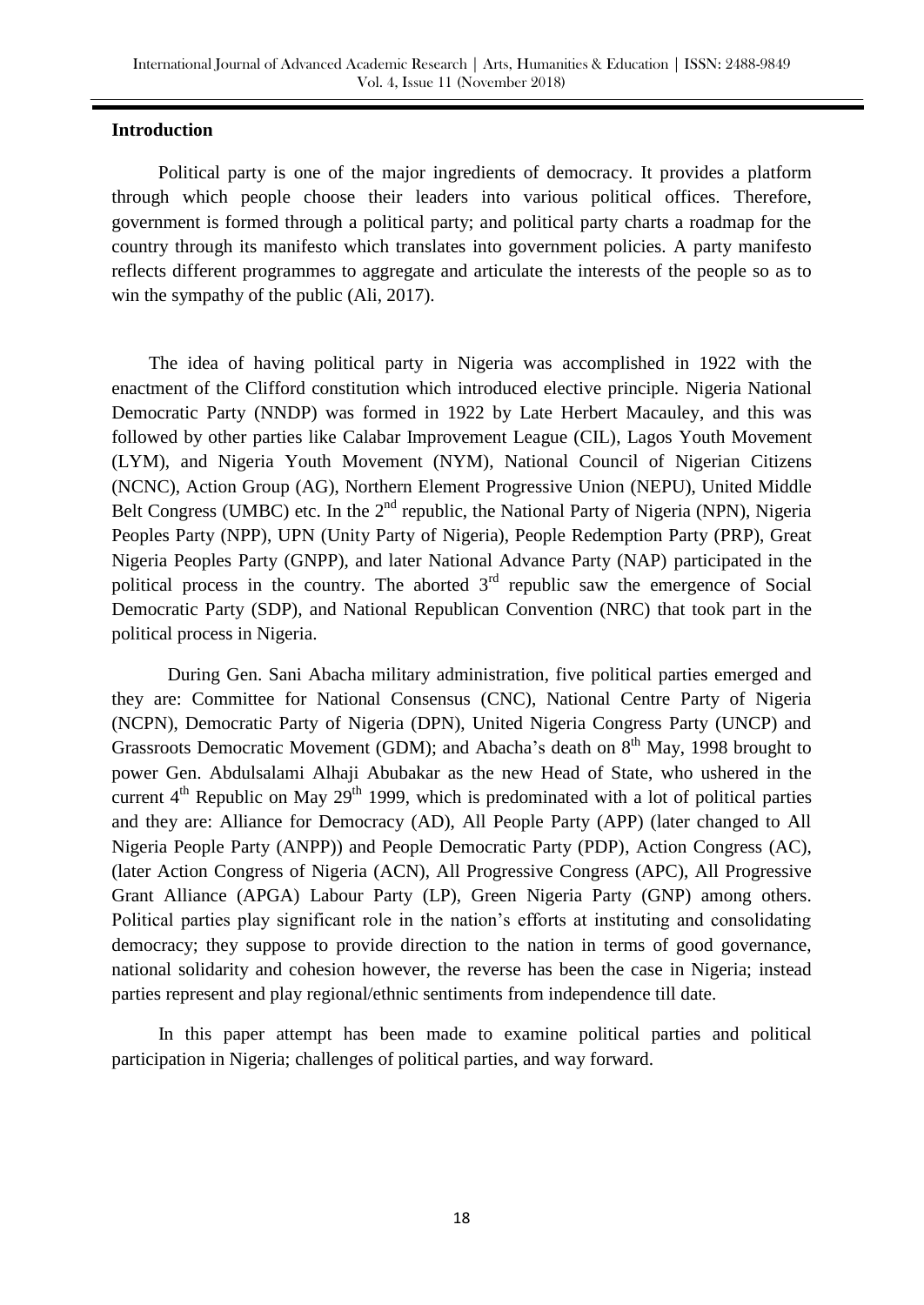## **Clarification of Concepts**

## **i. Political Party**

Political party is defined in different ways by different people. It is viewed as a group of people with similar ideas, beliefs, and principles that come together to take over the machinery of government through election. Ranny (1976) clarifies that political parties are autonomous organized group that makes nomination and contests elections in the hope of eventually gaining and exercising control of the personnel and policies of the government. Nwankwo (2003) defines a political party as an organized group of individuals seeking to seize power of government in order to enjoy the benefit derived from such control (Nwankwo, 2003).

In other words, a political party is an organized group of people who share similar principles, ideas and beliefs with the sole aim of gaining political power through constitutional means.

Political parties are the conglomeration or association of men and women with broad, common interest who want to influence or control decision making in government by electing political candidates to public office (Adedeji, 2013). Examples of political parties in Nigeria are: Peoples Democratic Party (PDP), All Progressives Congress (APC), Labour Party (LP), and so on.

Political parties are registered by the Electoral body. In Nigeria, the Independent National Electoral Commission registers all political parties after satisfying certain conditions prescribed by law. They have their constitutions that regulate the conduct of their activities in the society. Political parties are made up of people who share similar principles, interest, deals and beliefs whose primary target is to control the machinery of government in the state. The primary objective of the political parties is to take over the machinery of government through election. Political parties express their views on every subject and issue that affects the society and also criticize the policies of the government. Political parties aggregate and articulate the collective interests of the prospective voters to win their minds and eventually hung onto power.

## **ii. Democracy**

Democracy is a system of government in which the exercise of political power and authority is vested in the people through their elected representatives (Adedeji, 2013). The term democracy is derived from the Greek word "demo" means people and "kratia" means government. Democracy means government by the consent of the people where the majority rules while the minorities are protected. Democracy is either direct or indirect; the former is where people come together to discuss their common problems or welfare while the latter is where people elect their representatives to act on their behalf. Democracy is generally attributed to the concept of rule of law, constitutionalism, separation of power, checks and balances, periodic election, the presence of opposition and public opinion.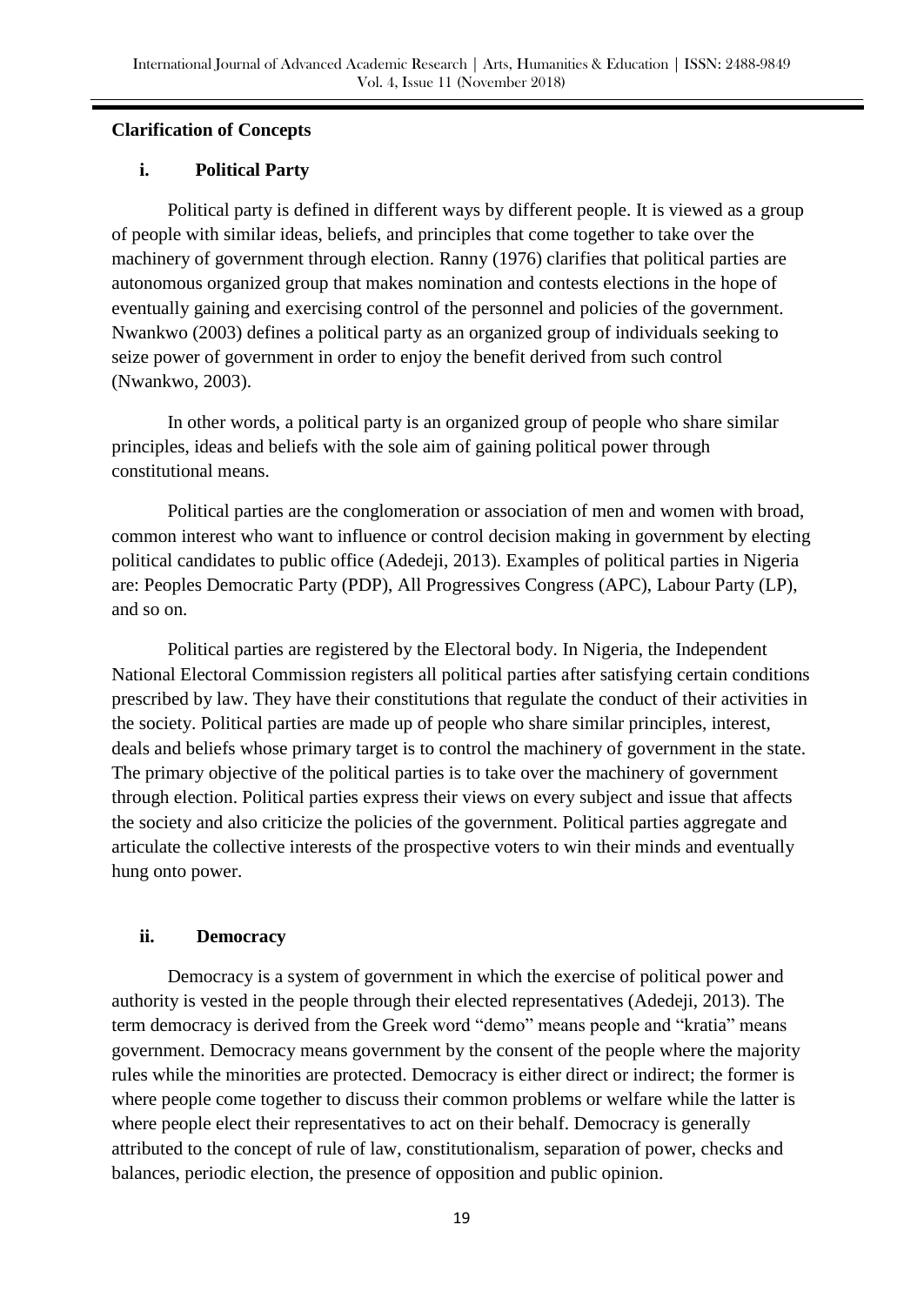#### **Theoretical Framework**

 The paper uses elitist theory of democracy as its theoretical base. The elite theorists like Pareto, Mosca, Michels, C. Wright Mills and Haorid Lasswell emphasize that what is known as the rule of the people, in a practical sense, it is the rule of the elites. At the centre of power there is a social elite which wields much or greatest influence in deciding who gets 'what', 'when' and 'how', and form a government that pleases his personal interest not minding the interest of the generality of the people. According to elite theorists, a revolutionist movement should be started so that democratic theory may be reformulated in tune with the reality of an empirical analysis. The fact stands out that every political system is divided into two groups= the elite or the political entrepreneurs who have ideological commitments and manipulative skill, and the citizens at large, the masses or the apolitical clay of the system, a much large class of passive, inert followers who have little knowledge of public affairs and even less interest". Every elite is formed around a leader, the credit or discredit for all acts of triumph or disaster is given to him (Johari, 2014).

 However, elite theory of democracy rejects normative opinions such as "voice of the people" or "rule of the general will" and instead stands for the "rule of the chosen few" with the consent or acquiescence of the many. It follows that classical affirmations highlighting the fact of "power with the people" have a normative or idealistic connotation. In terms of practice, it is the body of the very few that takes all important decisions and plays its part in the political process of the country. The people may think they may participate in the political process, but in reality, so the argument runs, their influence is largely confined to elections (Johari, 2014).

 The fact that people participate in the electoral process makes the government democratic, but in the true sense of the word, it is the government of the elite with the consent of many. It is the few elite which sprung from the many that controls the machinery of government in the state. Therefore, it is imperative to say that the elite theory of democracy is a combination of the classical theories of democracy and aristocracy. Its democratic texture lies on the premise that power resides with the people; and its aristocratic texture lies on the fact that only a few exercises power. Also while the classical theories of democracy acknowledges the increasing role of the people in the political process, the elite theory of democracy restricts power in the hands of the few, who are "most influential, most intelligent, most shrewd, most cunning, and most competent people".

 According to Ray (2018), "Democracy is however, endangered where the citizens are not vigilant and a few elites hijack the political process and impose their will against the will of the majority of the voting population as is often the case in most African countries. Nothing represents this ugly trend like what played out in the recent primaries of the political parties where there were huge allegations of imposition of candidates against the will of the majority of the party members…These clique of dictators are found in the party headquarters where the issue orders that favour their preferred candidates, while others are in various Government Houses, where the state governors determine who gets nominated for elective positions".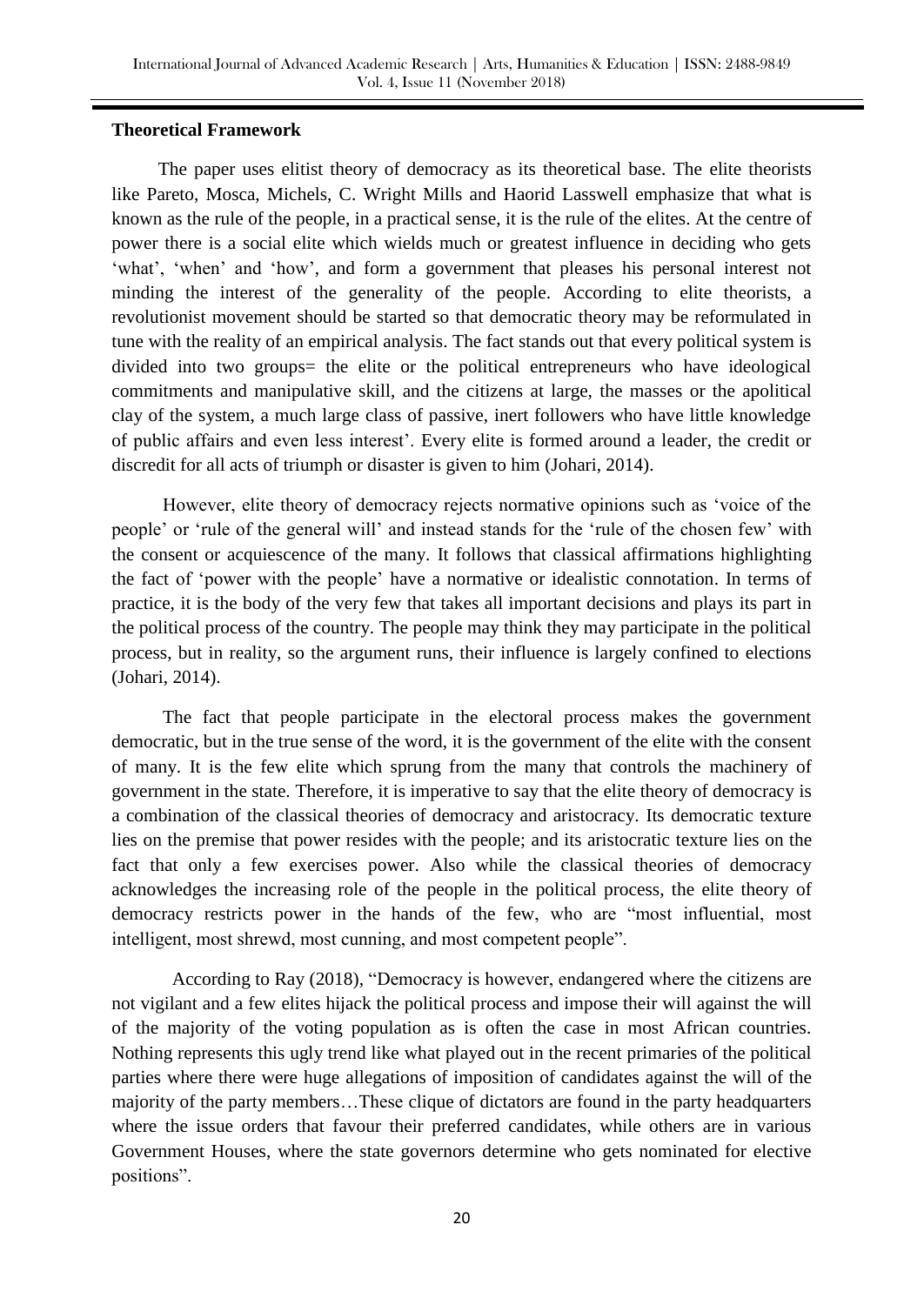Thus, the idea of the classical theories of democracy seems to suggest mass involvement of people in the political process, which the theorists believe will increase political socialization of the people; avoid concentration of power in the hands of few, which may result to dictatorship or absolutism and promote good governance. The elitist theory of democracy disagrees with such idealistic postulations of the classical democratic theories on the grounds that "the involvement of as many people in the decision making process as possible would be dangerously naïve in view of the fact that it would create demagogic leadership, mass psychology, rise of sycophancy, group coercion, and the influence of those who control concentrated economic power". The elitist theory of democracy believes that the postulations of the classical democratic theory does not reflect the objective realities of governance, that governance is a minority activity, the few dictating for the many. This position is in tandem with Johari (2014) who argues that the elitists discarded the notion of "political groups" as a variation of the transitional doctrine of consensus and instead call a consensus of elites, a determination on the part of the leaders, political parties, labour unions, trade associations, and other voluntary organizations to defend the fundamental procedures of democracy in order to protect their positions and the basic structure of the society itself from the threat of an irresponsible demagogue. He goes further to say that elite politics is never open politics, and yet it requires a democratic system that is invariably an open system.

 The ideological undertone of the elitist theory of democracy reflects clearly the nature and character of political class and party politics in Nigeria. Political parties, party activities, and electoral behaviours in the country are built around primordial sentiments like ethnicity, religion, region; parties lack ideology, and our democratic system is predominated by the politics of imposition of candidates usually orchestrated by the political godfathers, patrons, money bags or political gladiators who hold firm onto the activities of the political parties and governance in Nigeria. This few determine who will become the governor, senator, house of representative member, and even the president!

 Political godfathers or patrons use their political godsons to extend their hold on power, money and influence; they will give the anointed or godsons the political appointees and determining what happens in the country or their states. By this, government becomes a minority activity, the few (godfathers) dictate the sphere of the political system in their favour; and the "will of the people" will be replaced by the will of the elite.

 Having a causal look at the elitist theory of democracy, it can be deduced that the theory contradicts a democratic system which recognizes the "will of the people" as the bases of government. On the opposite, it assumes an oligarchical posture by rejecting in practice what is generally known as norms of democracy.

#### **Political Parties in Nigeria**

 The Clifford Constitution of 1922 introduced elective principle. By this, the constitution gave Nigerians the opportunity to take active part in the political activities of their country. As a result Late Mr. Herbert Macauley formed the first political party known as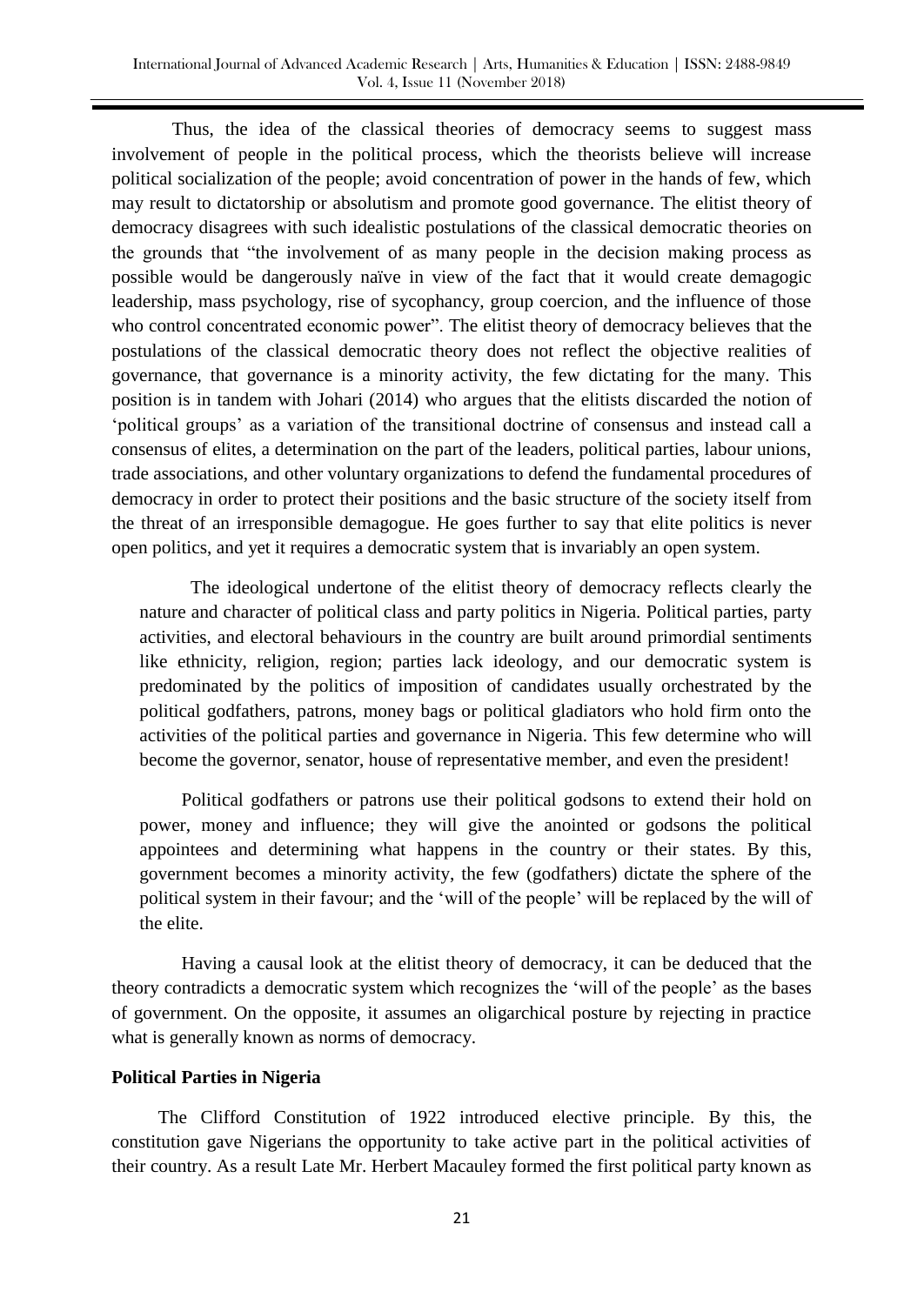Nigeria National Democratic Party (NNDP) in 1922; Mr. Ernest Ikoli founded the Lagos Youth Movement (LYM) in 1935 (later changed to Nigeria Youth Movement (NYM)). NNDP took part in the Lagos Legislative Council election and won three seats while Calabar Improvement League (CIL) won the only seat for Calabar.

 The Pre existing tribal or cultural organizations and trade Unions in Nigeria transformed into political parties: Jamiyyar Mutuani Arewa, a Northern cultural organization founded in 1941 and its leader Late Sir Alhaji Ahmadu Bello, the Sardaura Sokoto transformed into the Northern People Congress (NPC), Egbe Omo Oduduwa, a Yoruba cultural group founded in 1945 by some Yoruba students studying in London, led by Late Chief Obafemi Awolowo Metamorphosed into Action Group (AG), Northern Element Progressive Union (NEPU) was formed in 1950 by Late Mallam Aminu Kano to liberate the poor and downtrodden in the North, United Middle Belt Congress (UMBC) was formed in 1955, led by Late J.S. Tarka to fight for the course of the Middle Belt Region. Others were: Borno Youth Movement (BYM), Lagos United Front (LUF), Nigeria New Democratic Party (NNDP), United National Independent Party (NNIP), and Niger Delta Congress (NDC) among others.

 The 1950 pre-independence elections were marked with multiple party arrangements where many political parties contested the election. Some of the parties that contested the elections were: Northern People Congress (NPC), Action Group (AG), National Council of Nigeria and Cameroon (NCNC), United Middle Belt Congress (UMBC), Democratic Party of Nigeria and Cameroon (DPNC), United National independent party (UNIP) among others. Political parties at this period derived supports and recognitions from their region or ethnic boundaries: NPC for the North, AG for West and NCNC dominated the politics of the Eastern region of Nigeria. Late Sir Alhaji Ahmadu Bello led the NPC, Late Chief Obafemi Awolowo led the AG and Late Dr. Nnamdi Azikwe led the NCNC. Also Late Dr. Michael Okpara who was the premier of the Eastern region at Enugu took over the leadership of the NCNC when Late Dr. Nnamdi Azikwe became Governor – General of the Federation, Late Chief Samuel Akintola became the premier of the Western region when Late Chief Obafemi Awolowo assumed the position of the opposition leader at the Federal House of representatives, Late Sir, Alhaji Ahmadu Bello maintained the position of the premier of the Northern region while Late Sir Alhaji Abubakar Tafawa Balewa became the prime Minister of Nigeria.

 It is pertinent to note that regional elections were held in the early 1960; the dominant political parties and by extension, the largest ethnic nationality in each region, reflected in the voting behavior of the electorates. The victorious party subdued the smaller minority parties within its region. The NPC dominated the politics of the Northern region despite the existence of NEPU, BYM and UMBC; AG was the leading party in the West despite the presence of NDC and other smaller parties; and NCNC was dominant in the East overcoming the UNIP and DPNC.

 In a bid to be relevant at the centre, the NPC, the AG and the NCNC went into Alliance with the minority parties. As a result two party structures emerged during the 1964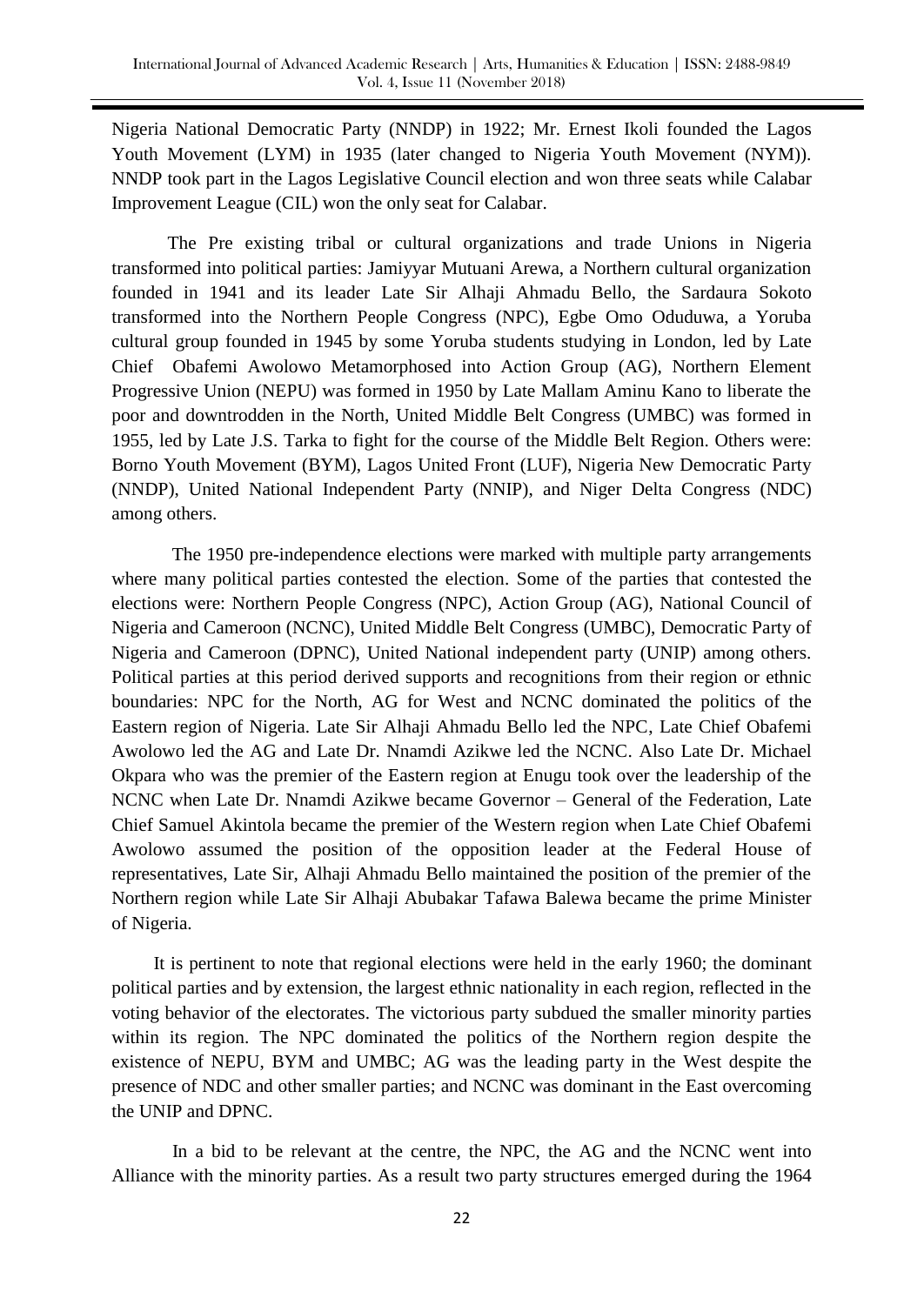General elections: Nigerian National Alliance (NNA) and United Progressive Grand Alliance (UPGA). NNA was an amalgam of the NPC, NNDP led by Chief Samuel Akintola then the premier of Western region, Midwest Democratic Front (MDF) which was an offshoot of the Midwest People Congress (MPC), Dynamic Party (DP) led by Dr. Chike Obi, Republican Party (RP) led by Dr. J.O Okezie, Niger Delta Congress (NDC) and Lagos State United Front (LSUF); and UPGA was an amalgam of the following political Parties: National Convention of Nigeria Citizens (NCNC) led by Dr. Michael Okpara, Premier of the Easter Region, Action Group (AG) led by Alhaji, Adegbero, Northern Element Progressive Union (NEPU) led by Mallam Aminu Kano, United Middle Belt Congress (UMBC) led by Late Senator Chief J.S. Tarka, and Northern Progressive Font.

The 2<sup>nd</sup> Republic in Nigeria maintained a multi Party arrangement where five Political Parties participated in the 1979 General Elections: the National Party of Nigeria (NPN), Nigeria Peoples Party (NPP), Unity Party of Nigeria (UPN), Great Nigeria People Party (GNPP) and People Redemption Party (PRP). The Late Dr. Tunji Braithwaite"s National Advance Party (NAP) was registered later to contest the 1983 elections. The 2<sup>nd</sup> Republic in Nigeria was dominated by three major Political Party; NPN, UPN and NPP. Other minority parties enjoyed minimal influence and they were: PRP which sponged from NEPU led by Mallam Aminu Kano, GNPP reincarnated from BYM led by Alhaji Waziri Ibrahim and later NAP led by Late Dr. Tunji Braithwaite.

In what looks like what happened in the First Republic, political party in the  $2<sup>nd</sup>$ Republic reflected ethnic and regional colourations. NPN was dominant in the North, UPN dominated the West and NPP dominated the politics in the Eastern Igbo States. National Party of Nigeria (NPN) was led by Alhaji Shehu Aliyu Shagari, Unity Party of Nigeria (UPN) was led by Late Chief Obafemi Awolowo and Nigeria People"s Party (NPP) was led by Late Dr. Nnamdi Azikwe. Other Minority parties like PRP held onto NEPU stronghold of Kano and Kaduna, GNPP was dominant in Borno and former Gongola State in the North East and NAP led by Tunji Braithwaite.

 In the aborted 3th Republic, two political Parties such as Social Democratic Party (SDP) and National Republican Convention (NRC) where created by the Babangida administration. General Ibrahim Babangida described the Nigerian Political class as "equal founder and joinder" of the two political parties, which were "a little to the left" and "a little to the right'. The SDP and the NRC participated in the local Governments, State Governments, National Assembly and Presidential elections. But the presidential elections which pitched the SDP"s MKO Abiola against Usman Bashir Tofa of the NRC with Abiola leading where declared inconclusive by the Babangida Administration and later annulled the election. Babangida constituted an Interim National Government (ING) under the leadership of Chief Earnest Shonekan in 1993.

 The sack or overthrow of the Shonekan"s Interim National Government saw the emergence of General Sani Abacha as the Head of State. To return the country to democratic rule, five political parties were formed: Committee for National Consensus (CNC), National Centre Party of Nigeria (NCPN), Democratic Party of Nigeria (DPN), United Nigeria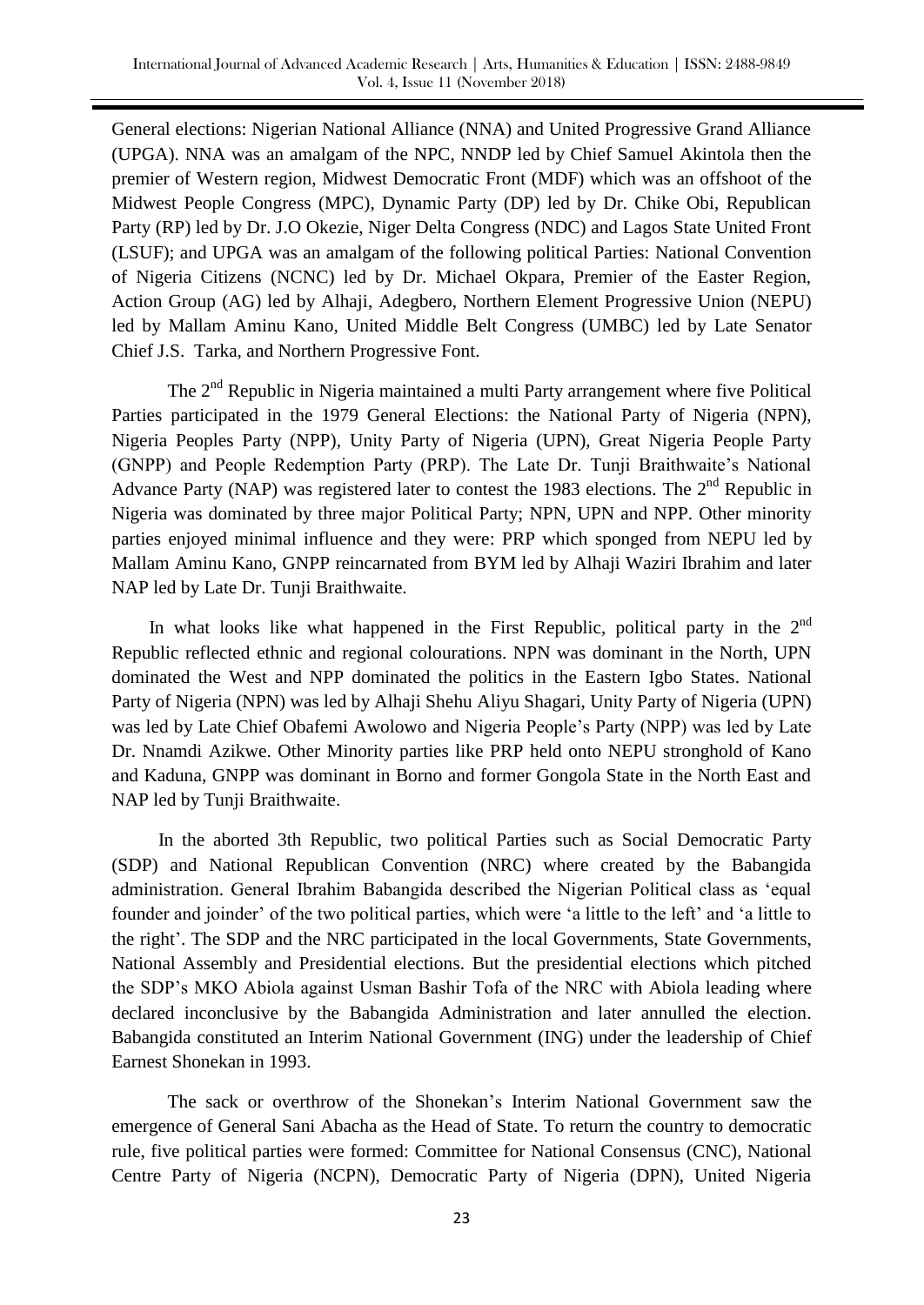Congress Party (UNCP) and Grassroots Democratic Movement (GDM). The death of General Sani Abacha on  $8<sup>th</sup>$  May, 1998 brought to power Genaral Abdulsalam Abubakar as a new Head of State, who ushered in the  $4<sup>th</sup>$  Republic where three political parties emerged. The parties were: Alliance for Democracy (AD), All People Party (APP) (later changed to All Nigeria People Party (ANPP)) and Peoples Democratic Party (PDP) which emanated from G-13, a group that fought against the self succession bid by General Sani Abacha. The three political participated in the 1999 general elections at the local, state and national levels; and the presidential election saw the alliance between AD/APP"s Chief Olu Falae pitched against Chief Olusegun Obasanjo of the PDP with Obasanjo winning the election.

 In an effort to capture political power at the centre, the major opposition parties in Nigeria, Action Congress of Nigeria (ACN) which is an offshoot of Alliance for Democracy (AD), Congress for Progressive Change (CPC), All Nigeria People Party (ANPP), some fractions of Peoples Democratic Party (PDP), and All Progressive Grant Alliance (APGA) merged together to form All Progressive Congress (APC) and ended the sixteen years of PDP government in the 2015 general elections, defeating the incumbent President Goodluck Jonathan with General Muhammadu Buhari of the APC winning the presidential election.

## **Political Parties and Popular Participation: An Overview**

 The development of political parties is a critical indicator of the dividend of democracy, where the democratic process permits the systematic growth of the parties (Henry, 2008). It involves mass participation of the citizens in the political process of their country; political parties educate the citizens about their manifestoes, candidates, policies, and provide viable political climate for political activities to be carried out.

 Political parties select candidates that stand for election in the country. They organize primary election to select party candidate that will contest at the general elections. It behoves on the political party to select a credible candidate that will stand for her at election and the selection process should be based on the party constitution. However, political parties in Nigeria select their candidates through direct and indirect primaries. The National Working Committee (NWC) of the ruling political party in Nigeria, All Progressive Congress (APC) adopts direct primary for selection of it presidential candidate and the state chapters of the party direct, indirect, or consensus. The Nasarawa State Chapter of the All Progressive Congress, (APC) adopts the indirect primaries for the selection of it gubernatorial, National Assembly, and State Assembly candidates. The Peoples Democratic Party (PDP) adopts indirect primaries for the selection of it presidential, gubernatorial, National Assembly, and State Assembly candidates.

 Political parties engage in political education and socialization through debates, campaigns and electoral competition. They engage in extensive publicity or campaign through the television, radio, newspapers, magazines, pamphlets, internet and social media. Political parties educate the people on their candidates, programmes, and even government policies.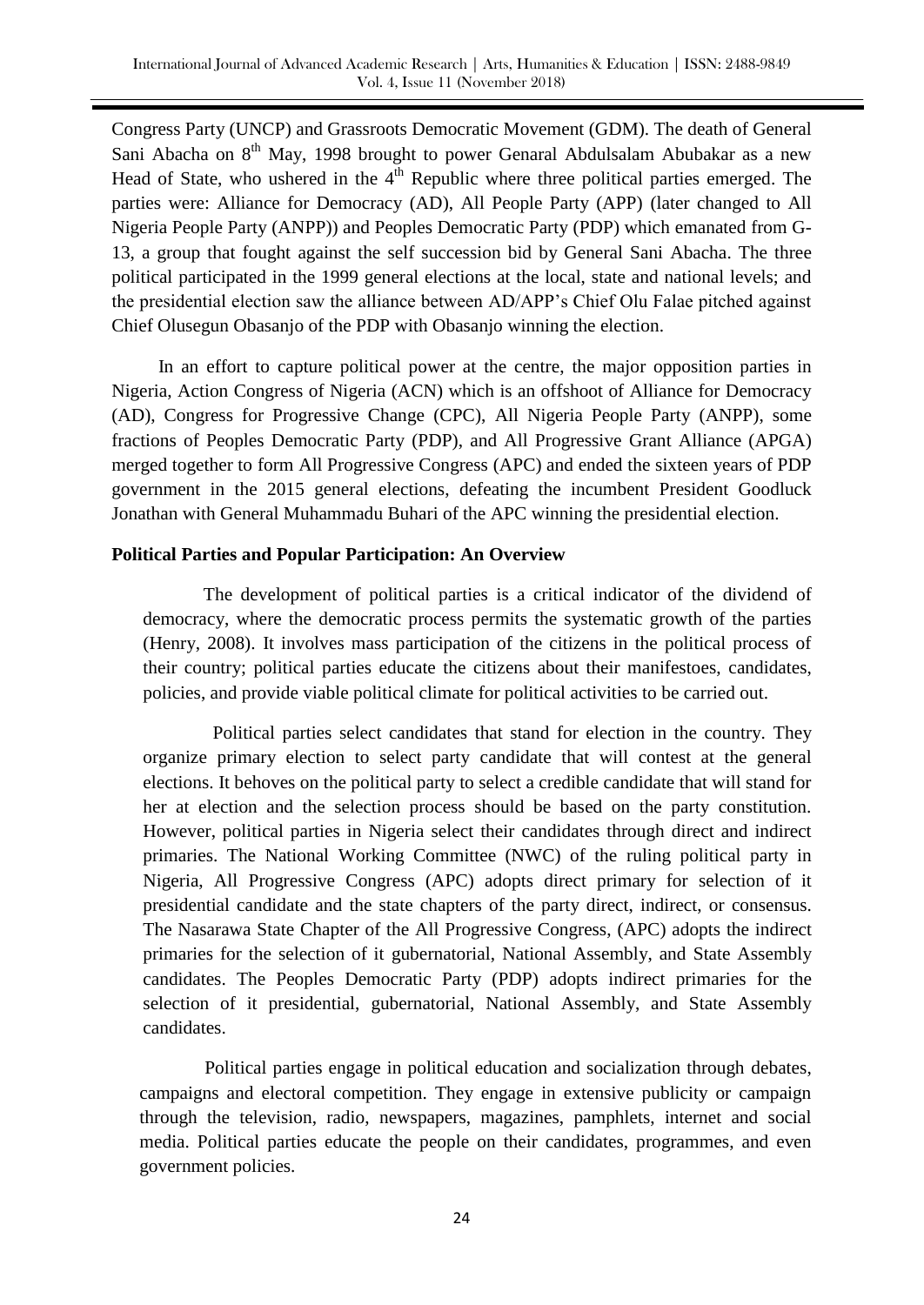Political parties stimulate and arouse the interests of the electorates in an election through voting. They arouse the interests of electorates through rallies, symposiums, display of posters, billboards, and gifts like shirts, caps, key holders, hand kerchiefs, and educate the public on voting for their candidates. Political parties organize public functions; display posters, and putting billboards all over places to sensitize and arouse the interests of the people who are likely to vote for them during elections.

 Political parties aggregate the needs and aspirations of the people by trying to know which needs are to be satisfied first. They study carefully and with keen interests the needs of the electorates at different places and the relationships between or among these needs and know which need is to be met first. Also political parties articulate the interest of the people by making sure that they fulfill their campaign promises.

 Political parties provide training ground for politicians, equipped them with skills, and knowledge in the field of administration and governance.

### **Challenges of Political Parties in Nigeria**

The major challenges of political parties in Nigeria are:

 Political parties polarize the people of Nigeria and make them think along ethnic, religious, and regional lines. Political parties right from independence to date have not been nationalistic in nature and character. Political parties represent regional, ethnic/tribal and cultural sentiments; and governments are formed on the bases of these primordial foundations. The nation is bound to be facing the crises of identity and division if political parties upon which governments are formed project and promote regional and tribal agendas.

 Lack of internal democracy is another challenge of political parties and party system in Nigeria. Political parties lack internal mechanism to regulate and control their members and their activities. Sometimes parties find it difficult to initiate a formal process to produce credible candidates that will stand for her at the general election. And the inability of the political parties to settle intra party disputes compel some party members to drag themselves to court over who is the authentic candidate of the party. This act is very disastrous to internal democracy, as party members are likely to be sworn enemies and can disorder, and anarchy within the party in particular and Nigeria at large.

 Political parties make members of the legislature to vote according to the party directives not their wishes. This is one problem that is confronting the nation"s democracy; members of the legislature are representatives of the people and not their parties. Their decisions ought to reflect the interests of the people whom they represent, and not the party. Political parties are platforms through which people choose their leaders to represent them at the legislative and executive levels and should not direct the elected government representatives to act according to party directives.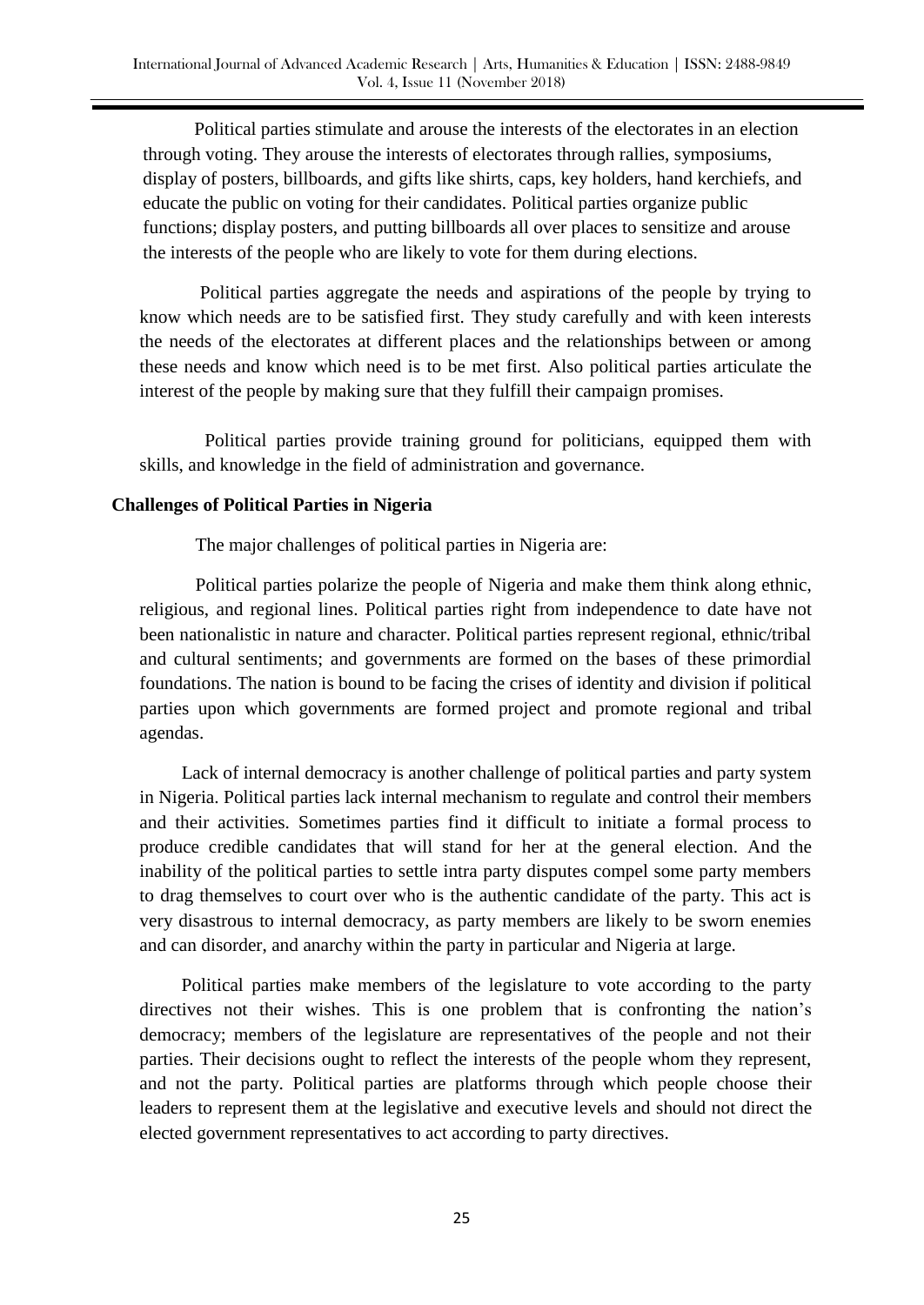Lack of ideology and believe system is affecting the viability of political parties in Nigeria. The growth and development of political parties are suppose to be organic, where ideas, interests and membership are allowed to flourish in order to arrive at an ideology that guides the growth of the party from the local level to the national level. On the contrary, the Nigerian political parties are inorganic in growth and development, regional in outlook, hijacked by ethnic hegemons and manipulated by party patrons. The party ideology reflects the wishes of a few cabals who handpicked clients for the various elective positions (Henry, 2008). The Nigerian politicians are highly inconsistent; they jump from one political party to another either in search of greener pasture or looking for a platform to contest election. The Senate President, Dr. Bukola Saraki, defected from the All Progressive Congress (APC), to People"s Democratic Party, (PDP), Senate Minority Leader, Senator Godswill Akpabio defected from the Peoples Democratic Party (PDP), to the All Progressive Congress, (APC), The Speaker, House of Representatives, Hon. Yakubu Dogara defected from the All Progressive Congress (APC), to the Peoples Democratic Party, (PDP), The Governor of Sokoto State, Hon. Aminu Waziri Tambuwal defected from the All Progressive Congress (APC), to the Peoples Democratic Party, (PDP), Senator Rabiu Musa Kwankwaso defected from the All Progressive Congress (APC), to People"s Democratic Party, (PDP) among others.

 Closely related to lack of ideology is the politics of imposition of candidates usually orchestrated by the political godfathes or patrons. Godfathers are the money bags or political gladiators who hold firm onto the activities of the political parties; they determine who will become the governor, senator, house of representative member, and even the president of Nigeria. According to Afara (2018)

 "Godfatherism is alive at the federal, state and local government level of our politics. But it is more prevalent in our states. In most instances, the political godfathers use their political godsons to extend their hold on power, money and influence. When the godsons wan to assert themselves, the levers of powers are withdrawn and things will fall apart...the godfathers watch the activities of godsons, given them political appointees and determining what happens in their states."

The patrons of our politics has made nonsense of the nation"s political system since independence and made it worse between 1999 to date. They impose candidate to satisfy their selfish interest of primitive accumulation and hold firmly onto power. This is politics of prebendalism; and with prebendal politics, the nation is bound to face backwardness and general underdevelopment.

 One other challenge of political parties in Nigeria is the militarization of politics. The country political system is harsh and unfriendly owing to the kind of people that are running the affairs of the state. This situation has been attributed to the long term of military rule, as Galadma (2001) puts it "militarism, no doubt, destroyed the political elites in the country rendered some of them corrupt, confused, and unprincipled. Many political elites in Nigeria have served at various times and at various capacities under military. Indeed quite a number of them also are retired military officers. These political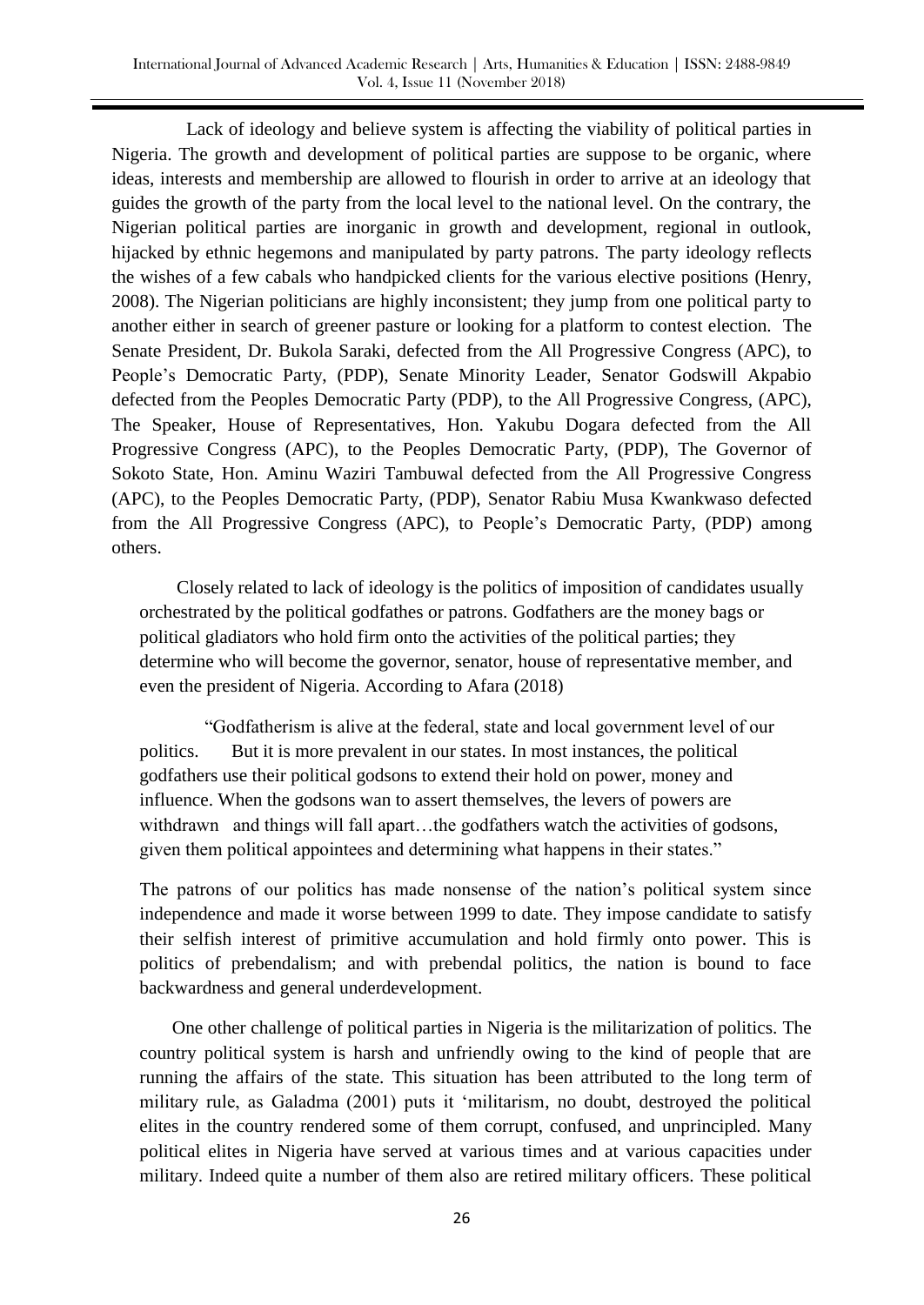elites, having been thoroughly schooled and oriented in the values of militarism over the years, still exhibit militaristic attitude even in this democratic dispensation. Some retired military generals and other senior military officers who have held public offices like Obasanjo, Buhari, Babangida, Nyako, Ali Gusau, David Mark, and T.Y. Danjuma among others are the protagonists of the current democratic dispensation that was ushered in 1999. Their presence in the polity has done a lot of damage to the political psyche of average Nigerian citizens and made the citizens politically despondent owing to the kind of political attitude they exhibited because of their military training which was based on command structure". Some retired military generals and other senior military officers who have held public offices like Obasanjo, Buhari, Babangida, Nyako, Ali Gusau, David Mark, and T.Y. Danjuma among others are the protagonists of the current democratic dispensation that was ushered in 1999. Their presence in the polity has done a lot of damage to the political psyche of average Nigerian citizens and made the citizens politically despondent owing to the kind of political attitude they exhibited because of their military training which is based on command structure. And many Nigerian civilian politicians who have served under the military regimes, exhibit autocratic attitude making Nigerian politics a do or die affairs.

 In addition to militarization of politics is the challenge of money politics or monetization of politics in Nigeria. It implies the presence of money as a determining factor in party politics and party supremacy. Political parties charge millions of naira for nomination and expression of interest forms. High nomination fee implies that good and honest party members who do not have access to money could be shut out of politics in the country, and this situation is likely to promote corruption and scuttle the nation"s effort at democratic consolidation. Afara (2018) notes that "...Nigeria's multiparty democracy is indeed one of the highly monetized in Africa. Nothing demonstrates this more aptly than the expression of interest and nomination fees of the ruling All Progressive Congress (APC), the Peoples Democratic Party (PDP) and perhaps some other political parties in the country…For one to nurse the ambition of being considered a presidential aspirant of APC, the person has to cough out a whopping N45 million even if he loses the party"s primaries for expression of interest for fee and nomination fee…The party pegged the fees for governorship aspirants at N22. 5 million, senate N7 million, Reps N3.85, state assembly N850,000. The party added as a footnote that female and physically challenged aspirants will pay 50 percent of the prescribed fees for each position…The PDP pegged both expression of interest and nomination fee for the presidential bid at N12 million, governorship, 6N million, Reps N2. 5 million and State House of Assembly, N600,000".

 The high nomination and expression of interest fees will corrupt the politics and make politics a do or die exercise. The politicians particularly those of the two leading political parties, APC and PDP should have a second thought on the cost of domination fee to give many Nigerians, those who are not financially strong, youths and women who might be interested in contesting in one position and the other to do so. Monetization of our politics does not make any sense, more so that the country faced with the problem of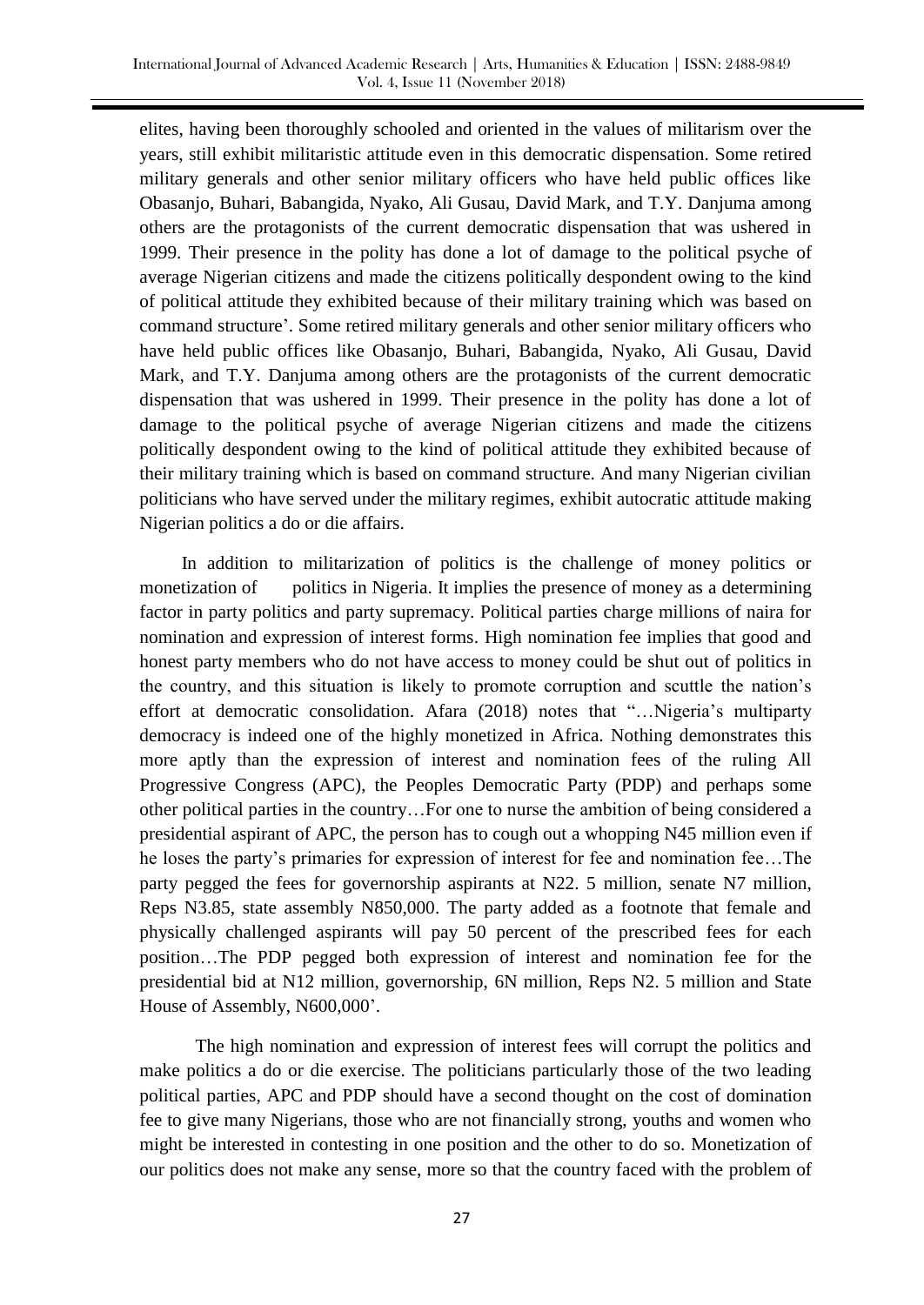"vote buying" that rightly was noted during the recent gubernatorial election in Ekiti State. Thus, high cost of nomination fees by the political parties will only add more salt to the wound, the moneybags and godfathers are likely to hijack the political process and eventually the 2019 elections. To save our nascent democracy, Afara (2018) suggests that "political parties should be mass oriented and do things that will cater for the interest of the larger society and not for a few in the society…The two leading political parties are not exemplary in placing high price on nomination from fees. High nomination should be placed on the character of the aspirants instead of nomination form fees".

 Also of importance is fact that most political party if not all of them in Nigeria lack money to carry out their political activities effectively. Members of political parties could not pay their dues or contributions because of the harsh economic situation that the country is facing. The poor financial disposition of the parties made them vulnerable and creates opportunity for the moneybags to sponsor all political activities like providing party offices, stickers, billboards, T=shirts, caps; and sponsoring campaigns, rallies, conferences, symposiums among others. The moneybags take over the party structure, decide who get what, where and how, and even dictate the phase of government. This development is detrimental to democracy and democratization process in Nigeria.

 Non tolerance of opposition is a big challenge of political parties in Nigeria. Political parties in powers are always accused of handling opposition with iron hands, denying the oppositions the opportunity to have a level play grounds in carrying out its activities like rallies, and campaign in government own media houses and newspapers; and at the same time using state agencies like Economic and Financial Crime Commission, Directorate of State Security Services (DSSS), police, and courts to clap down oppositions. Obasanjo"s PDP led government was accused of freezing Lagos local government accounts, which was an ACN state, Buhari"s APC led government was accused of organizing a raid against the National Assembly, whose leadership, Dr. Bukola Saraki, a PDP man. Some time political party in power uses violent means to intimidate opposition party. Popoola (2004) observes that there have been several instances in Nigeria where thugs were hired by desperate politicians with the main objective of bulldozing opponent into passivity. Also political party in power brings about underdevelopment in the country as it neglects areas or parts that fail to vote for her or fail to move with the party in power.

## **Conclusions and Recommendations**

The paper concludes that though political party serves as a platform through which people choose their representatives into various political positions and provides administrative training for politicians, but political parties in Nigeria from independence till date has polarized the country along ethnic, religious, and regional lines. Political parties that are formed and structured along these primordial sentiments will not have the capacity to unite the people, and preach the ideas of nationalism, patriotism and national cohesion. Parties, party activities and membership, voting patterns/behaviours and political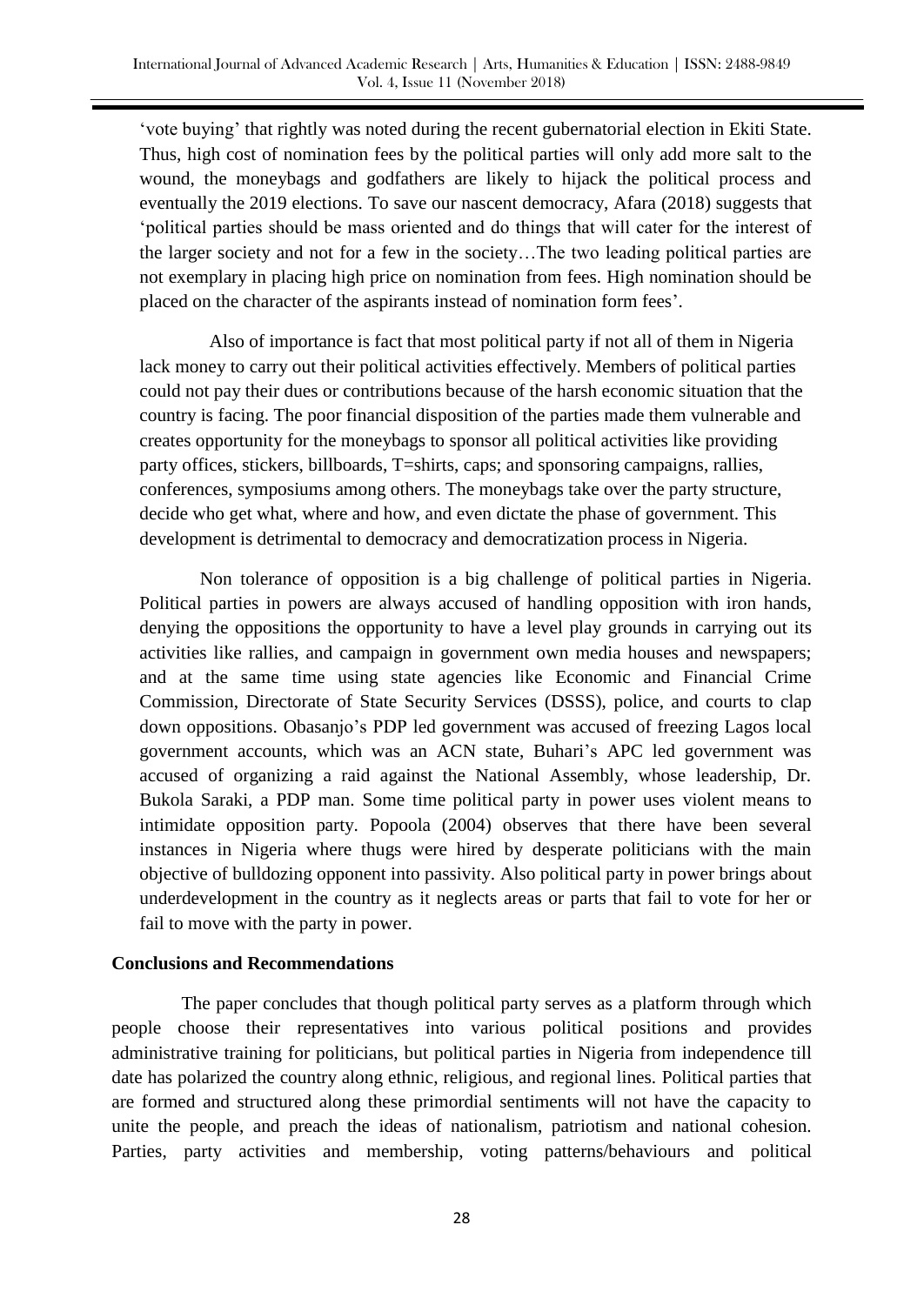appointments reflect all forms of primordial sentiments. In the light of these, the paper recommends that:

- i. Political parties in Nigeria should be ideologically based.
- ii. Political parties in Nigeria should have national outlook, regional or ethnic postures should be eschewed.
- iii. Appointments into public offices should reflect federal character.
- iv. Political parties should encourage internal democracy where party candidates are chosen based on formal processes or procedures provided in the party constitution to avoid unnecessary litigations and confusions.
- v. Political parties should encourage members in the course of carrying out their legislative duties vote according to national interest.
- vi. Once government is formed, political party should work in the interest of all and not neglect the areas that did not vote for her during election.
- vii. Political party that forms government should tolerate opposition parties and treat them as partners in progress.